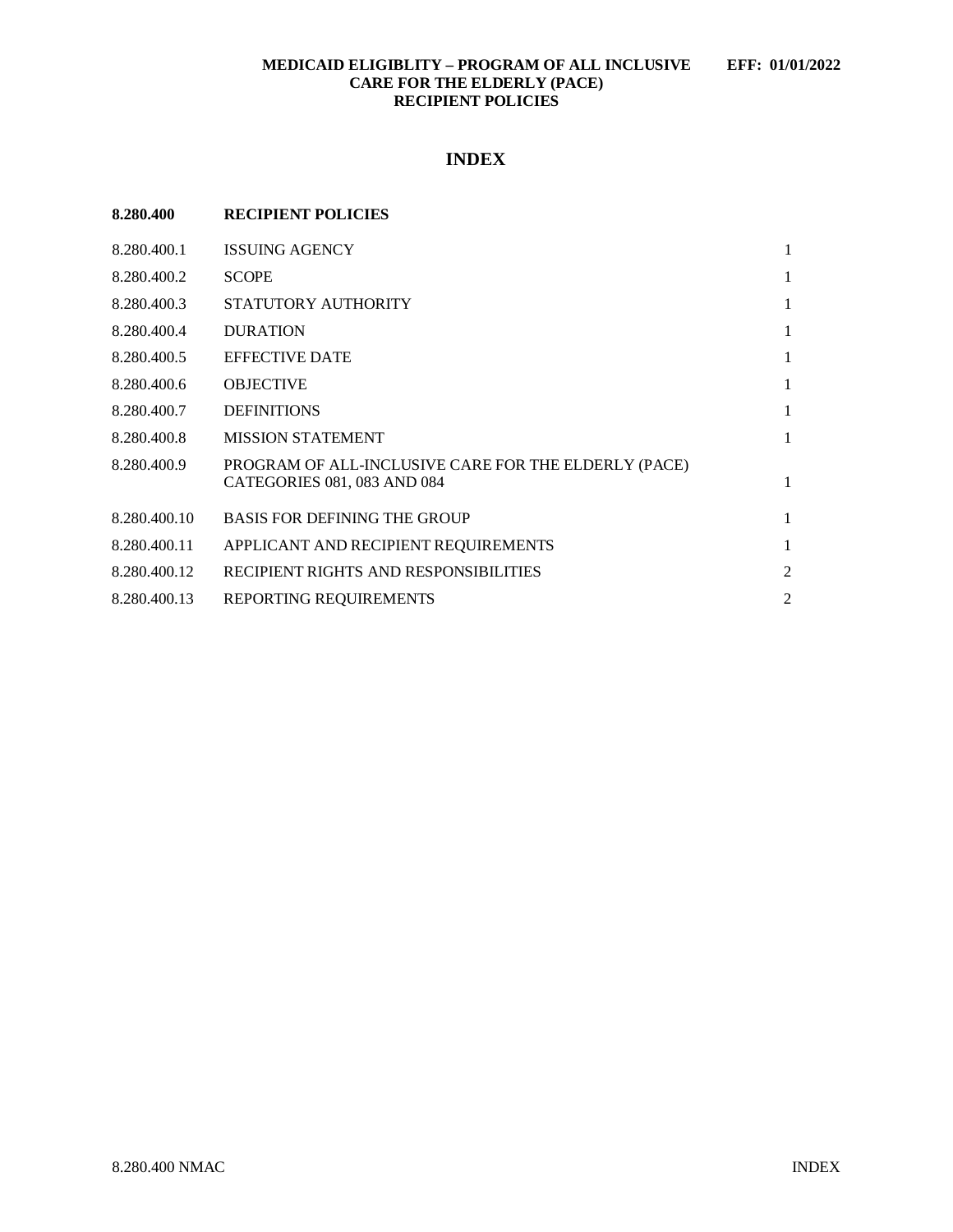#### **MEDICAID ELIGIBLITY – PROGRAM OF ALL INCLUSIVE EFF: 01/01/2022 CARE FOR THE ELDERLY (PACE) RECIPIENT POLICIES**

#### **TITLE 8 SOCIAL SERVICES CHAPTER 280 MEDICAID ELIGIBILITY - PROGRAM OF ALL INCLUSIVE CARE FOR THE ELDERLY (PACE) PART 400 RECIPIENT POLICIES**

<span id="page-1-0"></span>**8.280.400.1 ISSUING AGENCY:** New Mexico Human Services Department. [8.280.400.1 NMAC - Rp, 8.280.400.1 NMAC, 1/1/2019]

<span id="page-1-1"></span>**8.280.400.2 SCOPE:** The rule applies to the general public. [8.280.400.2 NMAC - Rp, 8.280.400.2 NMAC, 1/1/2019]

<span id="page-1-2"></span>**8.280.400.3 STATUTORY AUTHORITY:** The New Mexico medicaid program is administered pursuant to regulations promulgated by the federal department of health and human services under Title XIX of the Social Security Act, as amended and by the state human services department pursuant to state statute. See Section 27-2-12 *et seq*., NMSA 1978 (Repl. Pamp. 1991).

[8.280.400.3 NMAC - Rp, 8.280.400.3 NMAC, 1/1/2019]

<span id="page-1-3"></span>**8.280.400.4 DURATION:** Permanent.

[8.280.400.4 NMAC - Rp, 8.280.400.4 NMAC, 1/1/2019]

<span id="page-1-4"></span>**8.280.400.5 EFFECTIVE DATE:** January 1, 2019, or upon a later approval date by the federal centers for medicare and medicaid services (CMS), unless a later date is cited at the end of the section. [8.280.400.5 NMAC - Rp, 8.280.400.5 NMAC, 1/1/2019]

<span id="page-1-5"></span>**8.280.400.6 OBJECTIVE:** The objective of these regulations is to provide eligibility policy and procedures for the medicaid program. [8.280.400.6 NMAC - Rp, 8.280.400.6 NMAC, 1/1/2019]

# <span id="page-1-6"></span>**8.280.400.7 DEFINITIONS:** [**RESERVED**]

<span id="page-1-7"></span>**8.280.400.8 MISSION STATEMENT:** To transform lives. Working with our partners, we design and deliver innovative, high quality health and human services that improve the security and promote independence for New Mexicans in their communities. [8.280.400.8 NMAC - N, 2/1/2021]

<span id="page-1-8"></span>**8.280.400.9 PROGRAM OF ALL-INCLUSIVE CARE FOR THE ELDERLY (PACE) - CATEGORIES 081, 083, AND 084:** Certain populations meeting financial, non-financial, and medical criteria can receive acute and long-term care services in the community. These services are funded by medicaid on a capitated basis. [8.280.400.9 NMAC - Rp, 8.280.400.9 NMAC, 1/1/2019]

<span id="page-1-9"></span>**8.280.400.10 BASIS FOR DEFINING THE GROUP:** Recipients and eligible applicants must live in certain designated zip codes within New Mexico. A PACE recipient cannot concurrently receive other medicaid home and community-based services. A PACE recipient may be placed in a qualifying nursing facility upon a medical doctor's orders and continue to participate in PACE. Upon disenrollment from PACE, a former PACE recipient may receive institutional care (IC) medicaid services as long as the individual meets all IC medicaid eligibility requirements. PACE recipients can concurrently receive the qualified medicare beneficiaries program (QMB), the specified low income medicare beneficiaries program (SLIMB), or supplemental security income (SSI). For PACE applicants/recipients who receive SSI benefits no further verification of income, resources, citizenship, age, disability, or blindness is required.

[8.280.400.10 NMAC - Rp, 8.280.400.10 NMAC, 1/1/2019; A, 2/1/2021]

<span id="page-1-10"></span>**8.280.400.11 APPLICANT AND RECIPIENT REQUIREMENTS:** Applicants must live within the designated PACE service area and meet all of the criteria listed below at the time of application and enrollment. **A.** Applicants must be 55 years of age or older. Applicants/recipients must be determined blind or disabled if under the age of 65 years.